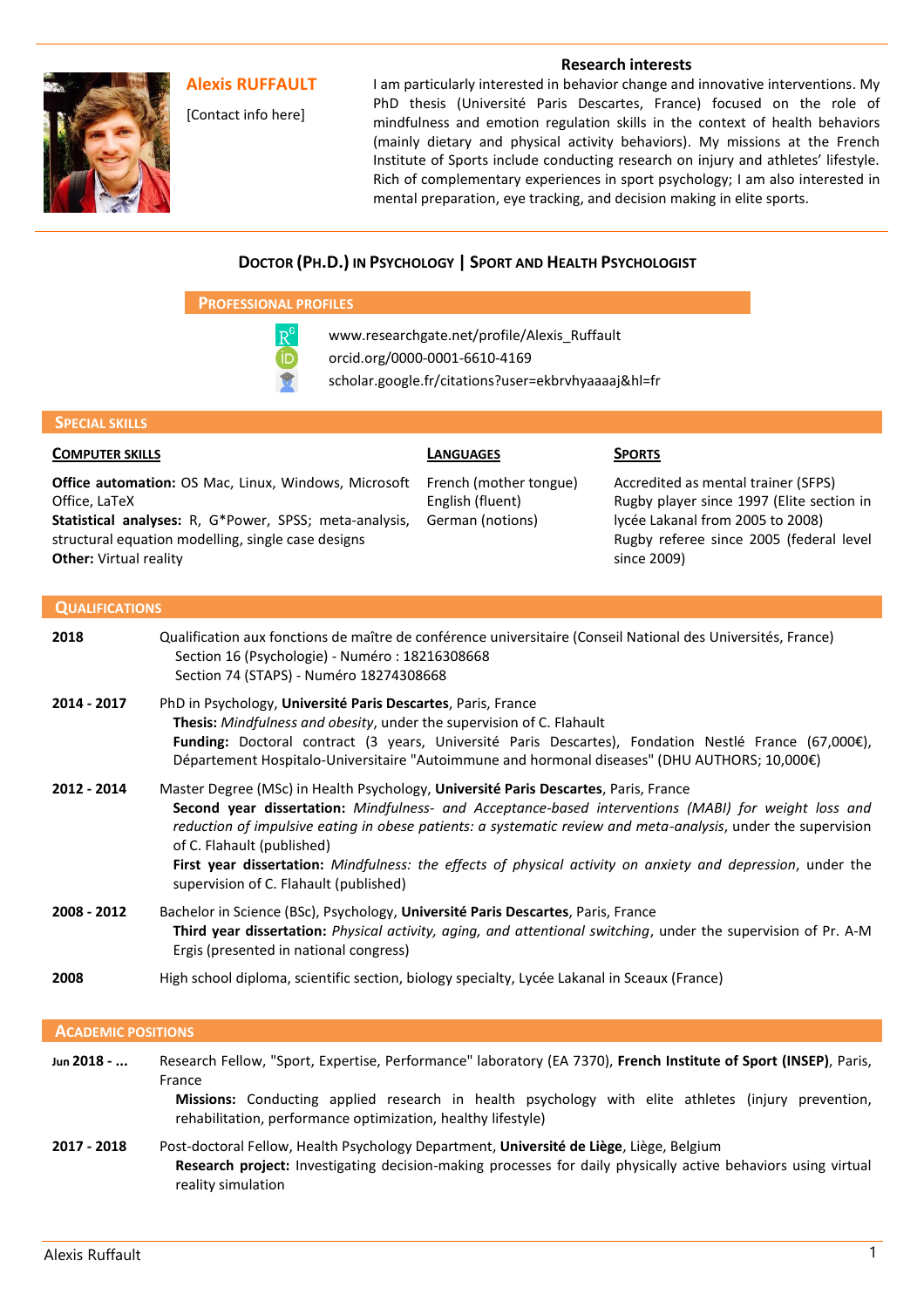**Aug-Dec 2011** Human Resources, **Office National d'Études et de Recherches Aéronautiques (ONERA)**, Palaiseau, France **Mission:** Construction and validation of an adapted questionnaire assessing psychosocial risks at work

#### **SCIENTIFIC ACTIVITIES**

#### **RESPONSIBILITIES**

- Member of the managing council of the Fédération Européenne de Psychologie du Sport et des Activités Corporelles (FEPSAC) [2019-…]
- Representative of the French Society of Sport Psychology (SFPS) in the administrative committee (associated organizations) of the French Society of Psychology (SFP) [2018-…]
- Treasurer of the French Society of Sport Psychology (SFPS) [2017-2023]
- Doctoral candidates' representative at the doctoral school (ED 261) [2016-2017]
- France representative in the European Network of Young Specialists in Sport Psychology (ENYSSP) [2015-2017]
- Student representative assistant in the French Society of Sport Psychology (SFPS) [2014-2017]

#### **ORGANIZATION OF SCIENTIFIC EVENTS**

- President of the scientific committee of the 2019 SFPS congress (Angers, France)
- Symposium on elite sport at the conference of the French Society of Sport Psychology (SFPS) [Angers, 2019]
- Symposium on health behavior change at the conference of the French-speaking Association of Health Psychology (AFPSA) [Metz, 2018]

#### **MEMBERSHIP OF LEARNED SOCIETIES**

- Fédération Européenne de Psychologie du Sport et des Activités Corporelles (FEPSAC)
- European Health Psychology Society (EHPS)
- Société Française de Psychologie du Sport (SFPS) [*French Society of Sport Psychology*]
- Association Francophone de Psychologie de la SAnté (AFPSA) [*French Association of Health Psychology*]
- Société Française de Psychologie (SFP) [*French Society of Psychology*]

#### **REPRESENTATION IN OTHER STRUCTURES**

- Associate member of the Université de Liège (Belgium)
- Associate member of the Laboratory of Psychopathology and Health Processes (LPPS, EA 4057), Université Paris Descartes (France) [2017-2019]
- Member of the "research on concussion" consortium, Paris, France [2019-2020]
- Member of the "concussion expert group" of the National Rugby League (LNR) [2019]
- Member of the EHPS Special Interest Group (SIG) on Digital Health and Computer-tailoring [2019-2021]

#### **PEER-REVIEWER**

- **Sport Science:** Frontiers (3, Frontiers), Journal of Applied Sport Psychology (1, Taylor and Francis), European Journal of Sports Science (1, Taylor and Francis), STAPS (2), Mindeval (book), SFPS congresses
- **Health Psychology:** Health Psychology (2, APA), Health Psychology Review (1, Taylor and Francis), Psychology & Health (1, Taylor and Francis), Stress & Health (1, Wiley), Practical Health Psychology blog (EHPS)
- **Psychology (general):** Mindfulness (3, Springer), New Ideas in Psychology (1, Elsevier), Routledge Psychology Press (book proposal)
- **Medicine:** Nutrition (1, Elsevier), Journal of Contextual Behavioral Science (1, Elsevier)

#### **RESEARCH GRANTS, DISTINCTIONS, AND HONORS**

- **2020 - 2024 National Agency of Research (ANR)** "High performance in sport", 1,800,000€ for: FULGUR (PI: Gaël Guilhem). Role: Head of workpackage 3 "*Sprint-related muscle injuries prevention through a global multifactorial individualized approach*"
- **2020 - 2024 National Agency of Research (ANR)** "High performance in sport", 1,300,000€ for: DDAY (PI: Laurent Bosquet). Role: Head of workpackage 5 "*Recovery strategies during tapering phases in swimming: Social-cognitive determinants and individualized theory-based interventions*"
- **2020** PhD thesis award, **University of Paris, Institute of Psychology**, for the PhD thesis "Le rôle de la pleine conscience dans l'accompagnement de patients obèses : Quand, pourquoi et comment intervenir ?" [*The role of mindfulness in psychological care of obese patients: When, why, and how to plan interventions?*]
- **2018** Jean Trémolières Award, First Price, **Institut Benjamin Delessert**, 3,000€ for the PhD thesis "Le rôle de la pleine conscience dans l'accompagnement de patients obèses : Quand, pourquoi et comment intervenir ?" [*The role of mindfulness in psychological care of obese patients: When, why, and how to plan interventions?*]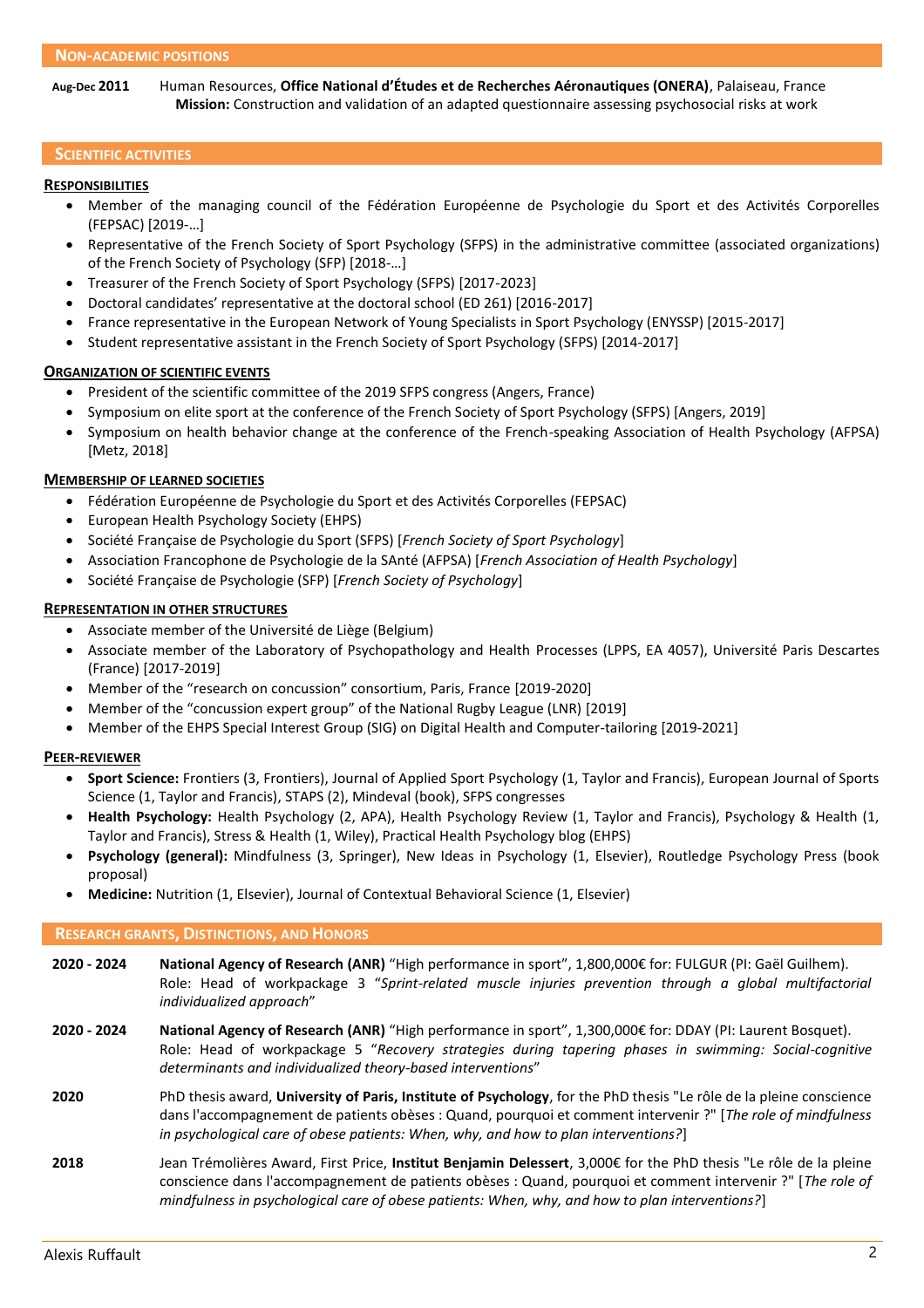**2017** Scientific Communication Award, First Price, **French Association of Obesity Study and Research** for: **Ruffault, A.,** Barsamian, C., Vaugeois, F., Lurbe i Puerto, K., Le Quentrec-Creven, G., Flahault, C., Naudé, A. J., Ferrand, M., Czernichow, S., & Carette, C. (2017, january). *Liens entre traumatisme psychologique et réponse à la chirurgie bariatrique en termes de perte de poids et de comportement alimentaire*. Poster presented at the 33rd Annual Conference of the French Association of Obesity Study and Research (AFERO, 2017), Toulouse, France. [*Associations of psychological trauma and bariatric surgery outcomes: Weight loss and eating behaviors*]

- **2016 Département Hospitalo-Universitaire "Autoimmune and hormonal diseases" (DHU AUTHORS)**, 10,000€ for "*Etude de l'influence de la "pleine conscience" sur l'impulsivité alimentaire, la motivation à l'activité physique et*  la perte de poids chez le patient obèse : essai contrôlé randomisé MINDOB" [The effects of mindfulness on *impulsive eating, motivation toward exercise, and weight loss in obese patients: The MINDOB randomized controlled trial*], principal investigator
- **2015 - 2017 Fondation Nestlé France**, 67,000€ for "*Etude de l'influence de la "pleine conscience" sur l'impulsivité alimentaire, la motivation à l'activité physique et la perte de poids chez le patient obèse : essai contrôlé randomisé MINDOB"* [*The effects of mindfulness on impulsive eating, motivation toward exercise, and weight loss in obese patients: The MINDOB randomized controlled trial*], principal investigator
- **2015** Young Researcher Award, First Price, **French Society of Sport Psychology** for: **Ruffault, A.,** Ferrand, M., Erichot, N., Bernier, M., Boujut, E., & Flahault, C. (2015, april). *Les interventions basées sur la pleine conscience auprès de patients obèses : revue systématique des effets sur les variables de l'activité physique*. Poster presented at the Journées nationales d'étude de la Société Française de Psychologie du Sport (SFPS, 2015). Aix-en-Provence, France. [*Mindfulness-based interventions in obese patients: Systematic review of the effects on physical activity*]

### **TEACHING EXPERIENCES**

| 2020-       | Master, Sports Sciences, Université de Bretagne Occidentale, Brest, France<br>External supervisor for 4 dissertations "psychological aspects of sport injuries"                                                                                                                                                                                               |
|-------------|---------------------------------------------------------------------------------------------------------------------------------------------------------------------------------------------------------------------------------------------------------------------------------------------------------------------------------------------------------------|
| 2019-       | Bachelor, Sports Sciences, French Institute of Sport, Paris, France<br>Several teachings: Behavior change, Performance optimization                                                                                                                                                                                                                           |
| $2018-$     | Master, Sports Sciences, French Institute of Sport, Paris, France<br>Several teachings: Injury prevention, Performance optimization                                                                                                                                                                                                                           |
| 2017-       | Master, Sports Sciences, Université de Bretagne Occidentale, Brest, France<br>Courses: Health behavior change theories and techniques: Application to physical activity                                                                                                                                                                                       |
| $2017-$     | Master, Sports Sciences, Université Catholique de l'Ouest, Angers, France<br>Courses: Initiation to statistical analyses with R, Injury prevention                                                                                                                                                                                                            |
| 2017        | Master, Sports Sciences, Université Catholique de l'Ouest, Angers, France<br>External supervisor for 3 dissertations "adapted physical activity"                                                                                                                                                                                                              |
| 2016        | DU "Gestion du stress et relation de soin" [Stress management and health care], Faculté de Médecine Pierre et<br>Marie Curie, Paris, France<br><b>Courses:</b> "Mindfulness and physical activity"                                                                                                                                                            |
| 2014 - 2017 | Bachelor, Psychology, Université Paris Descartes, Paris, France<br><b>Courses: "Scientific English for Psychologists"</b>                                                                                                                                                                                                                                     |
| 2014 - 2017 | Master "Psychologie de la santé" [health psychology], Université Paris Descartes, Paris, France<br>Courses: "Research interventions in health psychology", and "Mindfulness-based interventions in health<br>psychology"                                                                                                                                      |
| 2014        | DU "Promotion de la santé, prescription, éducation thérapeutique et APS" [health promotion, prescription,<br>therapeutic education, and physical activities], Faculté de Médecine Pierre et Marie Curie & Univeristé Paris<br>Descartes, Paris, France<br>Courses: "Psychology and motivation: theoretical background and motivational interviewing practice" |
| 2014        | Master "Sport, Expertise, Performance de Haut Niveau" [sport, expertise, elite performance], French Institute of<br>Sport (INSEP) & Université Paris Descartes, Paris, France<br>Courses: Coach activity - "Communicate in training and in competition" and "Group management and group<br>cohesion"                                                          |

#### **PH.D. STUDENTS**

Mildred Loiseau-Taupin (co-supervisor). Stress and visual attention in elite sport.

### **MASTER STUDENTS**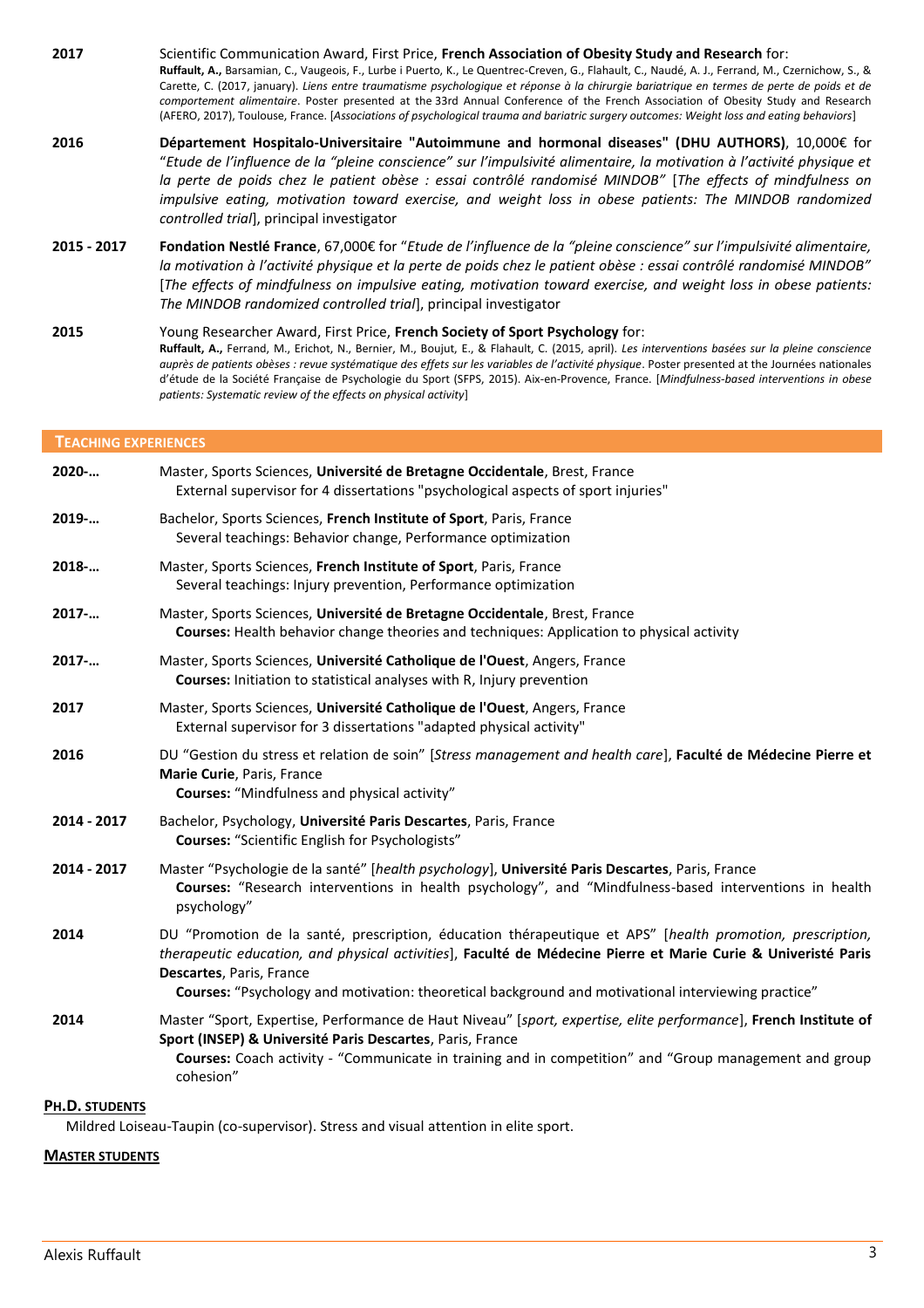**At the French Institute of Sport (INSEP):** Chloé Socquet-Dagoreau (Psychology 2021), Julie Kuenst (Psychology 2021), Coline Regnauld (Psychology 2020), Elodie Delaunay (Sport science 2019), Adrien Gautier (Sport science 2019), Mathieu Ballon (Sport science 2019), Gabrielle Denis (Sport science 2019), Josias Nayaga (Sport science 2019), Julie Chauvet (Psychology 2019) **In other Universities:** Alison Peniguel (Best Sport science 2021), Insaf Zitouny (Brest Sport science 2021), Amy Le Perron (Brest Sport science 2019, 2020), Javier Botet Y Escriba (Brest Sport science 2019)

| <b>INTERNSHIPS</b> |                                                                                                                                                                                                                                                                                                                                                                                                                                                                                                    |
|--------------------|----------------------------------------------------------------------------------------------------------------------------------------------------------------------------------------------------------------------------------------------------------------------------------------------------------------------------------------------------------------------------------------------------------------------------------------------------------------------------------------------------|
| 2013 - 2014        | Psychologist intern (300h), Nutrition Department, Ambroise Paré Hospital, Boulogne-Billancourt, France<br>Research protocol: mindfulness training for obese patients to reduce impulsive eating<br><b>Clinical activities:</b> patients interviews, therapeutic education workshops, staff meetings                                                                                                                                                                                                |
| 2012 - 2014        | Intern, Research Department, French Institute of Sport (INSEP), Paris, France<br>Research protocols: sedentarity in students (links between mindfulness and motivation toward exercise), and<br>visual strategies in golf<br>Clinical activities: optimization of video trainings to increase decision making in combat sports (Taekwondo<br>national team), participation in the French Society of Sport Psychology congresses, training in mental<br>preparation (cognitive-behavioral approach) |
| 2012 - 2013        | Psychologist intern (300h), Children Day Care, Sainte-Anne Hospital, Paris, France<br>Clinical activities: psychological appraisals, accompaniment of the children, participation in sports and<br>physical activities with the children (judo, swimming)                                                                                                                                                                                                                                          |
| Feb-Apr 2012       | Intern, "Vision, Action, Cognition" Lab, Université Paris Descartes, Paris, France<br><b>Research protocol:</b> inhibitory processes and oculomotor control of elite athletes                                                                                                                                                                                                                                                                                                                      |
| Jan-Jun 2012       | Intern, Regional Committee, French Federation "Sport for all" (FFEPMM), Paris, France<br>Research protocols: physical condition measurement in children with intellectual deficiency<br>Clinical activities: interventions in the welcoming structures for children with intellectual deficiency, redaction<br>of research rapport and creation of communication tools                                                                                                                             |
| 2010 - 2011        | Intern, Research Department, French Institute of Sport (INSEP), Paris, France<br>Research protocols: attention in elite athletes (mindfulness), and decision making in elite athletes<br>Other activities: participation in the French Society of Sport Psychology congress                                                                                                                                                                                                                        |

#### **LIST OF PUBLICATIONS**

#### **JOURNAL ARTICLES**

**Ruffault, A.,** Rives-Lange, C., Dorard, G., Lemogne, C., Ferrand, M., Naudé, A. J., Czernichow, S., Barsamian, C., Flahault, C., & Carette, C. (submitted). Psycho-affective and eating difficulties of patients with obesity: An emotion regulation perspective.

Teillol, M., **Ruffault, A.**, Hanon, C., & Edouard, P. (2021). Les intentions du sportif durant son effort au moment de la survenue d'une lésion musculaire des ischiojambiers : étude qualitative. *Journal de Traumatologie Du Sport.* doi:10.1016/j.jts.2021.04.005 [*Athlete's intentions during his effort at the time of a hamstring injury occurence : A qualitative study*]

**Ruffault, A.**, Bernier, M., Fournier, J. F., & Hauw, N. (2020). Anxiety and motivation to return to sport during the French Covid-19 lockdown. *Frontiers in Psychology: Movement Science and Sport Psychology*. doi:10.3389/fpsyg.2020.610882

Delaunay, E., Zamia, S., Bouthier, S., & **Ruffault, A.** (in press). Mental skills training in young elite rugby players: Impact on mental skills, motivation, stress, recovery, and injury / Préparation mentale en pôle espoirs rugby : Impact sur les habiletés mentales, la motivation, le stress, la récupération et les blessures. *Movement & Sport Sciences / Science & Motricité*. doi:10.1051/sm/2020013

Sorg, M., **Ruffault, A.**, Martin, S., Hanon, C., Jacquet, L., Verhagen, E., & Edouard, P. (2020). Étude sur la perception des blessures par les athlètes et leurs influences sur la réalisation de mesures de prévention des blessures en athlétisme. *Journal de Traumatologie Du Sport, 37*(4), 193-200. doi:10.1016/j.jts.2020.09.004 [*Analysis of the perception of injuries by athletes and their influences on the implementation of measures to prevent injuries in athletics*]

Gao-Galibert, S., Dematte, E., Slawinski, J., Fournier, J., **Ruffault, A.,** Gay, M. C., Bensmail, D., Heinzlef, O., & de Marco, G. (2020). État des connaissances sur l'apport de l'activité physique dans la SEP et méthodes d'interventions psychologiques : Passé, présent, futur. *Neurologies, 224*(23), 152-161. [*State of the art on physical activity, multiple sclerosis, and psychological interventions: Past, present, and futur*]

Turgon, R., **Ruffault, A.,** Juneau, C., Blatier, C., & Shankland, R. (2019). Eating disorders treatment: A systematic review and metaanalysis of the efficacy of mindfulness based programs. *Mindfulness*, 10(11), 2225-2244. doi:10.1007/s12671-019-01216-5  $[IF=3.000]$ 

**Ruffault, A.,** Czernichow, S., Lurbe i Puerto, K., Fournier, J. F., Carette, C., & Flahault, C. (2019). Mindfulness-based intervention among patients with obesity and binge eating disorder: Preliminary results of the MindOb randomized controlled trial / Intervention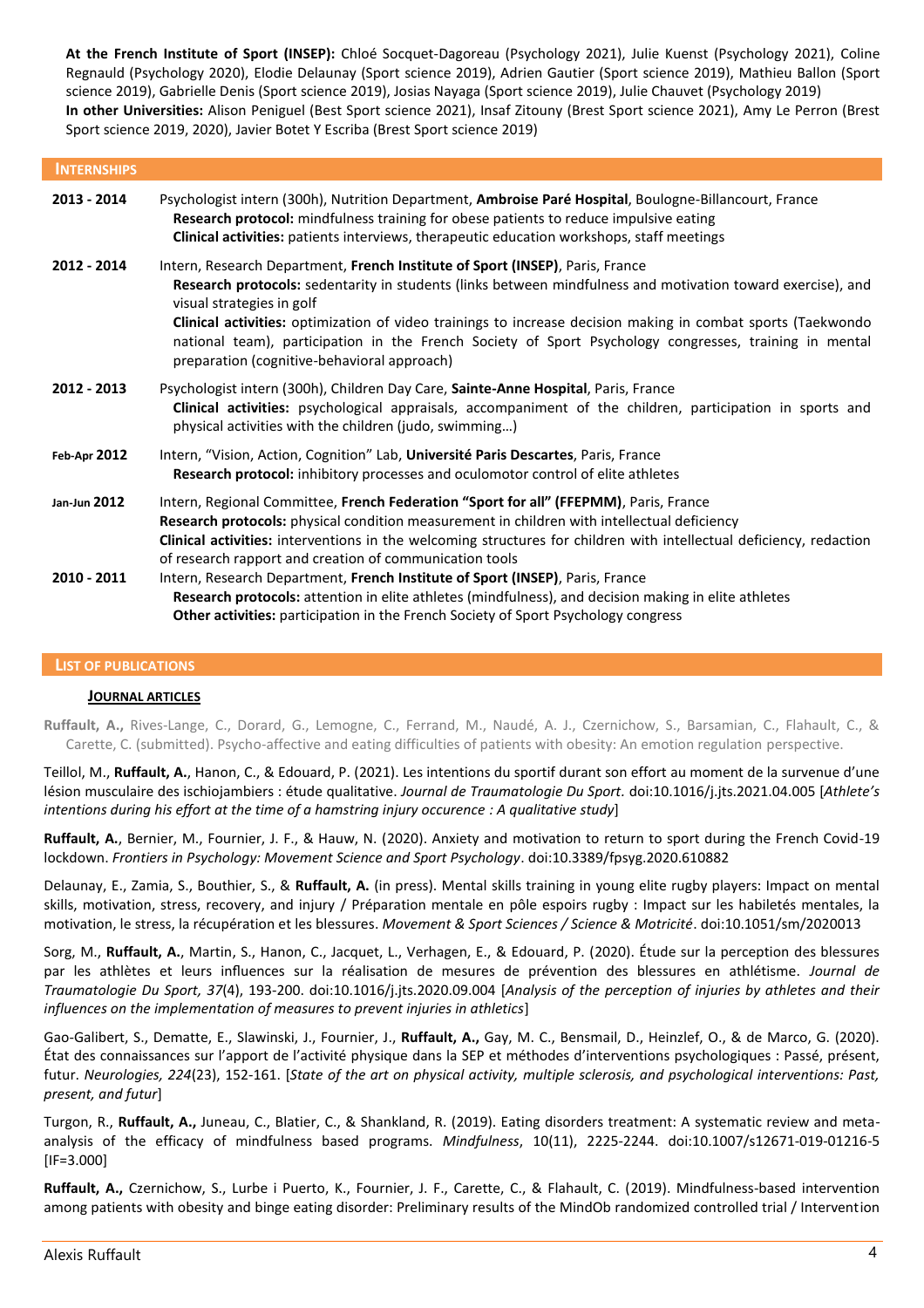basée sur la pleine conscience auprès de patients souffrant d'obésité et de trouble de binge eating : Résultats préliminaires de l'essai contrôlé randomisé MindOb. *Journal of Behavioral and Cognitive Therapy / Journal de Thérapie Comportementale et Cognitive, 29* (1), 3-26*.* doi:10.1016/j.jtcc.2018.09.001

**Ruffault, A.,** Vaugeois, F., Barsamian, C., Lurbe i Puerto, K., Le Quentrec-Creven, G., Flahault, C., Naudé, A. J., Ferrand, M., Rives-Lange, C., Czernichow, S., & Carette, C. (2018). Associations of lifetime traumatic experience with dysfunctional eating patterns and post-surgery weight-loss in adults with obesity: A retrospective study. *Stress & Health, 34*(3), 446-456. doi:10.1002/smi.2807 [IF=2.114]

Husky, M. M., Mazure, C., **Ruffault, A.,** Flahault, C., & Kovess-Masfety, V. (2018). Differential associations between overweight and obesity and psychiatric disorders men and women in France. *Journal of Women's Health, 27*(2), 183-190. doi:10.1089/jwh.2016.6248 [IF=2.032]

**Ruffault, A.,** Czernichow, S., Hagger, M. S., Ferrand, M., Erichot, N., Boujut, E., & Flahault, C. (2017). The effects of mindfulness training on weight-loss and health-related behaviors in adults with overweight and obesity: A systematic review and meta-analysis. *Obesity Research & Clinical Practice, 11*(5), 90-111. doi:10.1016/j.orcp.2016.09.002 [IF=2.094]

**Ruffault, A.,** Bernier, M., Thiénot, E., Fournier, J. F., & Flahault, C. (2017). Exploring the links between mindfulness skills, physical activity, signs of anxiety, and signs of depression among non-clinical participants / Exploration des liens entre les capacités de pleine conscience, l'activité physique, les signes d'anxiété et les signes de dépression auprès d'individus sains. *Journal of Behavioral and Cognitive Therapy / Journal de Thérapie Comportementale et Cognitive, 27*(1), 16-24. doi:10.1016/j.jtcc.2016.09.003

**Ruffault, A.,** Carette, C., Lurbe i Puerto, K., Juge, N., Beauchet, A., Benoliel, J. J., Lacorte, J. M., Fournier, J. F., Czernichow, S., & Flahault, C. (2016). Randomized controlled trial of a 12-month computerized mindfulness-based intervention for obese patients with binge eating disorder: The MindOb study protocol. *Contemporary Clinical Trials, 49*, 126-133. doi:10.1016/j.cct.2016.06.012  $[IF=2.028]$ 

**Ruffault, A.,** Bernier, M., Juge, N., & Fournier, J. F. (2016). Mindfulness may moderate the relationship between intrinsic motivation and physical activity: A cross-sectional study. *Mindfulness, 7*(2), 445-452*.* doi:10.1007/s12671-015-0467-7 [IF=3.692]

**Ruffault, A.,** Grégoire, S., Hendrickson, K., & Flahault, C. (2016). Cognitive behavioral therapy with daily mindfulness training: A case report of comorbid binge eating and bipolar disorders. *Mindfulness, 7*(2), 573-576. doi:10.1007/s12671-015-0446-z [IF=3.692]

Milazzo, N., Farrow, D., **Ruffault, A.,** & Fournier, J. (2016). Do karate fighters use situational probability information to improve decision-making performance during on-mat tasks? *Journal of Sports Sciences, 34*(16), 1547-1556. doi:10.1080/02640414.2015.1122824 [IF=2.246]

Ferrand, M., **Ruffault, A.,** Tytelman, X., Flahault, C., & Negovanska, V. (2015). A cognitive and virtual reality treatment program for the fear of flying. *Aerospace Medicine and Human Performance, 86*(8), 723-727. doi:10.3357/AMHP.4211.2015 [IF=0.782]

### **CONFERENCE PROCEEDINGS**

- Dematte, E., Slawinski, J., Fournier, J. F., **Ruffault, A.,** Bensmail, D., Heinzlef, O. & de Marco, G. (2018). Effets de deux soutiens motivationnels sur l'augmentation de l'activité physique chez des patients atteints de SEP : Etude préliminaire. *Science & Sports, 33*(S1), S22. doi: 10.1016/j.scispo.2018.03.029. [Effect of two motivational supports on physical activity in patients with multiple sclerosis: Preliminary study]
- **Ruffault, A.**, Barsamian, C., Vaugeois, F., Lurbe i Puerto, K., Le Quentrec-Creven, G., Flahault, C., Naudé, A. J., Ferrand, M., Czernichow, S. & Carette, C. (2017). Associations of lifetime trauma exposure and bariatric surgery outcomes in adults with obesity. *European Health Psychologist, 19*(S), 1179.
- **Ruffault, A.**, Barsamian, C., Vaugeois, F., Lurbe i Puerto, K., Le Quentrec-Creven, G., Flahault, C., Naudé, A. J., Ferrand, M., Czernichow, S., & Carette, C. (2016). Liens entre traumatisme psychologique et réponse à la chirurgie bariatrique en termes de perte de poids et de comportement alimentaire. *Obésité, 11*(4), 256-278. doi:10.1007/s11690-016-0544-7. [Associations of psychological trauma and bariatric surgery outcomes: Weight loss and eating behaviors]
- **Ruffault, A.**, Carette, C., Lurbe i Puerto, K., Juge, N., Beauchet, A., Benoliel, J. J., Lacorte, J. M., Fournier, J. F., Czernichow, S., &, Flahault, C. (2016). Réduire l'impulsivité alimentaire et améliorer la motivation à pratiquer des activités physiques auprès de patients obèses avec trouble de Binge Eating par un entraînement à la pleine conscience à distance : Essai contrôlé randomisé MindOb. *Obésité, 11*(4), 256-278. doi:10.1007/s11690-016-0544-7. [Decreasing impulsive eating and increasing motivation to exercise of obese binge eaters using computerized mindfulness training: MindOb randomized controlled trial]
- **Ruffault, A.**, Czernichow, S., Carette, C., Barsamian, C., Bretault, M., & Flahault, C. (2016). Examination of Binge Eating Disorder criteria in an obese patient population in Paris area. *European Health Psychologist, 18*(S), 881.
- Krieger, A. E., Vansimaeys, C., **Ruffault, A.**, Mishchenko, M., & Michard, C. (2016). Sexuality in patients with autism: How do educational and paramedical staff deal with it? *European Health Psychologist, 18*(S), 955.
- **Ruffault, A.,** Czernichow, S., Beauchet, A., Juge, N., Fournier, J. F., Carette, C., Boujut, E., & Flahault, C. (2015). MINDOB: a computerized mindfulness-based intervention for obese individuals. *European Health Psychologist, 17*(S), 730.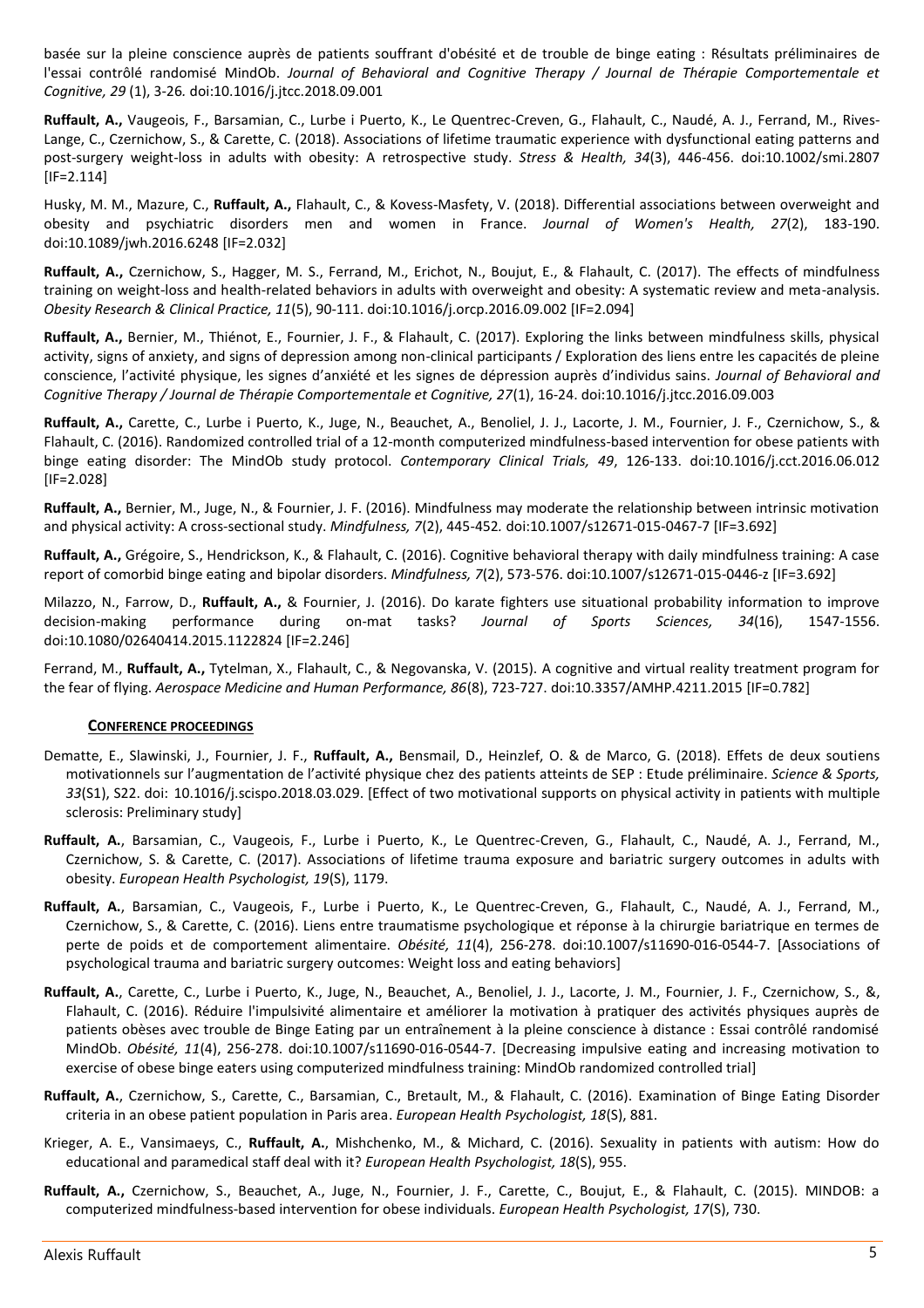#### **BOOK CHAPTERS**

- **Ruffault, A.**, Wynants, J., & Etienne, A. M. (2020). Favoriser l'adoption de comportements actifs en simulation virtuelle: Etat de l'art et premiers résultats. In L. Muller, V. Laguette, & L. Dany (Eds.), *Pratiques et interventions en psychologie de la santé* (pp. 7–24). Editions des archives contemporaines.<https://eac.ac/articles/3182> [*Promoting physical activity behaviors in virtual simulations: state of the art and first results*]
- Gay, M. C., Berle, N., Cassedanne, F., Lagadec, A., Bensmail, D., Bruckert, L., De Marco, G., Dematte, E., Fournier, J., Heinzlef, O., **Ruffault, A.**, & Slawinski, J. (2020). La sclérose en plaques: Des difficultés diagnostiques aux interventions psychosociales. In L. Muller, V. Laguette, & L. Dany (Eds.), *Pratiques et interventions en psychologie de la santé* (pp. 165–181). Editions des archives contemporaines[. https://eac.ac/articles/3194](https://eac.ac/articles/3194) [*Multiple sclerosis: from difficulties in diagnostic to psychosocial interventions*]
- **Ruffault, A.,** Décamps, G., & Bernier, M. (2016). Pleine conscience et pratique des activités physiques. In: E. Fall (dir.). *Introduction à la pleine conscience*. Paris, France : Dunod. [*Mindfulness and physical activities*]
- **Ruffault, A.** & Flahault, C. (2015). La préparation mentale en dressage. In: S. Duperdu & M. Gautier (dir.). *Dressage et compétition : Progresser, optimiser, gagner*. Panazol, France : Lavauzelle. [*Mental training for horse-breaking*]

#### **SYMPOSIA**

**Ruffault, A.** & Fournier, J. (2019, june). *Performance et santé des sportifs de haut-niveau.* Symposium presented at the Journées nationales d'étude de la Société Française de Psychologie du Sport (SFPS, 2019). Angers, France. [*Performance and health of elite athletes*]

#### **ORAL COMMUNICATIONS**

- **Ruffault, A.**, Barsamian, C., Lucas-Martini, L., Josipowicz, D., Rives-Lange, C., Carette, C., Czernichow, S., & Dorard, G**.** (2021, June). *Caractérisation des accès hyperphagiques : Régulation des émotions, impulsivité et styles alimentaires.* Oral communication presented at the XIème congrès de l'Association Francophone de Psychologie de la Santé (AFPSA), Paris, France. [*Caracteristics of binge eating episodes: emotion regulation, impulsivity, and eating processes*]
- Jeanne, C., Etienne, A. M., Bossard, C., & **Ruffault, A.** (2021, June). *Prise de décision naturaliste et comportements actifs au quotidien : résultats préliminaires.* Oral communication presented at the XIème congrès de l'Association Francophone de Psychologie de la Santé (AFPSA), Paris, France. [*Naturalistic decision making and daily active behaviors: preliminary results*]
- Loiseau Taupin, M., **Ruffault, A.**, Delabarre, L., Slawinski, J., & Bayle, D. (2020, October). *Effects of physical fatigue on visual perception in badminton: a preliminary study*. Oral presentation at the XXV<sup>th</sup> Congress of the European College of Sport Science (ECSS), Online event.
- **Ruffault, A.**, Joncheray, H., Fournier, J., & Guilhem, G. (2019, november). *Socio-cognitive determinants of behaviors preventing injuries in competitive athletes: A cross-sectional study*. Oral communication presented at the 6<sup>th</sup> congress of the European College of Sports and Exercise Physicians (ECOSEP, 2019). Paris, France.
- Brocherie, F., Filliard, J. R., **Ruffault, A.**, Aloulou, A., Joncheray, H., Guilhem, G., & Le Garrec, S. (2019, november). *Scientific support in a multi-stage marathon competition.* Oral communication presented at the 6<sup>th</sup> congress of the European College of Sports and Exercise Physicians (ECOSEP, 2019). Paris, France.
- Chauvet, J., Malherbe, A., & **Ruffault, A.** (2019, june). *Création d'une boîte à outils des techniques d'intervention en préparation mentale : première étapes.* Oral communication presented at the Journées nationales d'étude de la Société Française de Psychologie du Sport (SFPS, 2019). Angers, France. [*Creating a toolbox for mental skills training: first steps*]
- Delaunay, E., & **Ruffault, A.** (2019, june). *Impact de la fixation d'objectifs et de la focalisation attentionnelle sur la survenue des blessures chez des rugbymen espoirs.* Oral communication presented at the Journées nationales d'étude de la Société Française de Psychologie du Sport (SFPS, 2019). Angers, France. [*Impact of goal setting and attentional focus on injuries in young elite rugby players*]
- Gautier, A., & **Ruffault, A.** (2019, june). *Impact de l'anxiété trait et des compétences émotionnelles sur la blessure en contexte sportif.* Oral communication presented at the Journées nationales d'étude de la Société Française de Psychologie du Sport (SFPS, 2019). Angers, France. [*Associations of anxiety and emotional competencies with sport injury*]
- **Ruffault, A.,** Cloes, M., Schyns, M., Bouchard, S., Fournier, J., Bossard, C., Valembois, Q., Czernichow, S., & Etienne, A. M. (2019, may). *Experimental study of decision-making processes in the adoption of active transportation in virtual simulation.* Oral communication at the Belgium Association for Psychological Science (BAPS, 2019), Liège, Belgium.
- **Ruffault, A.,** Cloes, M., Schyns, M., Bouchard, S., Fournier, J., Bossard, C., Valembois, Q., Czernichow, S., & Etienne, A. M. (2018, june). *Étude expérimentale des processus décisionnels dans l'adoption de comportements actifs en simulation virtuelle.* Oral communication at the Xème congrès de l'Association Francophone de Psychologie de la Santé (AFPSA, 2018), Metz, France. [*Experimental study of decision-making processes in the adoption of active transportation in virtual simulation*]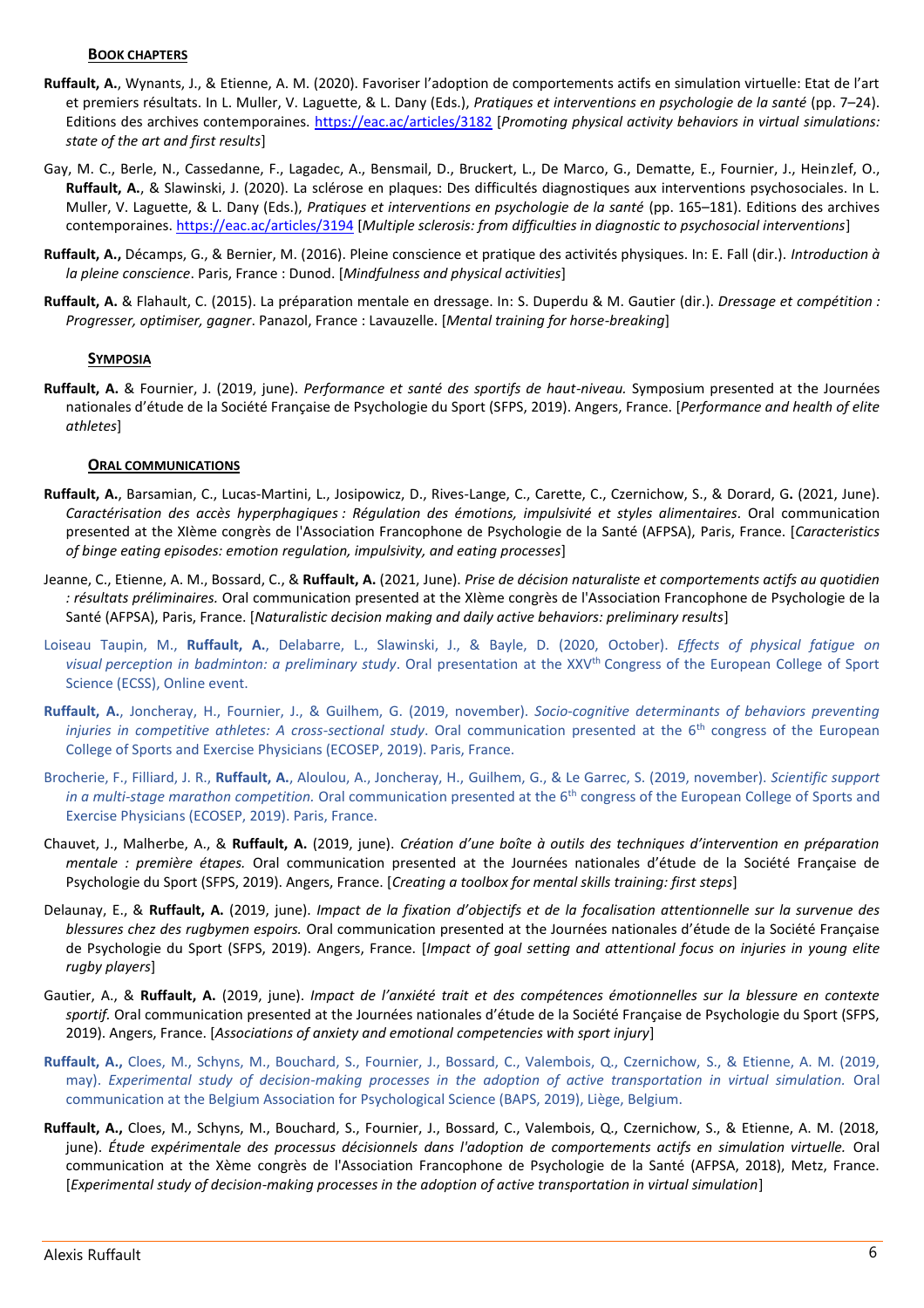- **Ruffault, A.,** & Flahault, C. (2017, june). *Le rôle de la pleine conscience dans l'accompagnement de patients obèses : Quand, pourquoi et comment intervenir ?* Oral communication at the 8èmes Journées Doctorales de l'Association Francophone de Psychologie de la Santé (AFPSA, 2017), Dijon, France. [*The role of mindfulness in psychological care of obese patients: When, why, and how to plan interventions?*]
- **Ruffault, A.,** Czernichow, S., Carette, C., Bernier, M., Boujut, E., & Flahault, C. (2016, december). *Les effets d'un entrainement à la pleine conscience sur le changement d'activité physique des individus en surpoids et obèses : revue systématique et métaanalyse*. Oral communication at the IXème congrès de l'Association Francophone de Psychologie de la Santé (AFPSA, 2016), Lyon, France. [*The effects of mindfulness training on physical activity changes of overweight and obese individuals: systematic review and meta-analysis*]
- **Ruffault, A.,** Czernichow, S., Ferrand, M., Erichot, N., Hagger, M., Boujut, E., & Flahault, C. (2015, june). *Mindfulness- and Acceptance-based interventions (MABIs) for weight loss and reduction of impulsive eating in obese individuals: A systematic review and meta-analysis*. Oral communication at the Mindfulness and Compassion Conference of the Consciousness, Mindfulness, Compassion International Association (CMC, 2015), San Francisco, USA.
- Ferrand, M., Tytelman, X., **Ruffault, A.,** Flahault, C., & Negovanska, V. (2014, december). *Efficacité d'une prise en charge pluridisciplinaire de la phobie de l'avion.* Oral communication at the 42nd Cognitive Behavioural Therapy annual congress of the French Association of Cognitive Behavioural Therapy (AFTCC, 2014), Paris, France. [*Effectiveness of a pluridisciplinary program for the treatment of aerophobia*]
- Vandaele, M., Ferrand, M., Maji, S., & **Ruffault, A.** (2014, july). *Therapeutic Patient Education (TPE) in bariatric surgery patients: A methodology.* Oral communication at the International Conference on Excellence in Education of the International Centre for Innovation in Education (ICIE, 2014), Paris, France.
- **Ruffault, A.** & Clair, C. (2014, july). *Self-Determination Theory (SDT) in aging: A literature review*. Oral communication at the International Conference on Excellence in Education of the International Centre for Innovation in Education (ICIE, 2014), Paris, France.
- **Ruffault, A.,** Guichard, A., Mann, D. L., & Fournier, J. F. (2014, july). *Quiet Eye and Choking: Online Control Does Not Break Down at the Point of Performance Failure.* Oral communication presented at the 19th annual Congress of the European College of Sport Science (ECSS, 2014), Amsterdam, The Netherlands.
- **Ruffault, A.,** Bernier, M., Juge, N., & Fournier, J. F. (2014, may). *Sedentarity in students: the links between mindfulness and motivational regulation toward exercise.* Oral communication presented at the SFPS' 5th international congress of sports psychology (SFPS, 2014), Nice, France.

#### **POSTERS**

- Hanras, E., **Ruffault, A.**, Rives-Lange, C., Barsamian, C., Carette, C., Czernichow, S., & Dorard, G. (2021, June). *Obésité et Binge Eating Disorder : le rôle des émotions.* Poster presented at the XIème congrès de l'Association Francophone de Psychologie de la Santé (AFPSA), Paris, France. [*Obesity and Binge Eating Disorder: the role of emotions*]
- **Ruffault, A.,** & Gautier, A. (2020, October). *Trait anxiety, emotional competencies, and sport injury: A cross-sectional study among competitive athletes*. Poster presented at the XXV<sup>th</sup> Congress of the European College of Sport Science (ECSS), Online event.
- **Ruffault, A.,** Joncheray, H., Fournier, J. F., & Guilhem, G. (2019, September). *Preventing sport injuries: The potential use of two behavior change theories*. Poster presented at the 33<sup>rd</sup> annual conference of the European Health Psychology Society (EHPS), Dubrovnik, Croatia
- **Ruffault, A.,** Cloes, M., Schyns, M., Bouchard, S., Fournier, J., Bossard, C., Valembois, Q., Czernichow, S., & Etienne, A. M. (2018, august). *Experimental investigation of decision-making processes in daily physically active behaviors using a virtual reality set-up*. Poster presented at the 32<sup>nd</sup> annual conference of the European Health Psychology Society (EHPS), Galway, Ireland.
- Bolat, F., Wagener, A., Etienne, A. M., & **Ruffault, A.** (2018, april). *Êtes-vous une personne active ou passive ? La réalité virtuelle pour identifier les facteurs en jeu dans cette prise de décision comportementale*. Poster presented at the Scientific Day of the Frenchspeaking Association of Health Psychology (AFPSA), Liège, Belgium. [*Are active or passive? Virtual reality to identify the factors implicated in behavioral decision making*]
- Hinderlich, M., Wagener, A., Etienne, A. M., & **Ruffault, A.** (2018, april). *Quels sont nos choix par rapport à nos activités physiques quotidiennes ?* Poster presented at the Scientific Day of the French-speaking Association of Health Psychology (AFPSA), Liège, Belgium. [*What are the choices related to daily physical activity?*]
- Menghi, S., Wagener, A., Etienne, A. M., & **Ruffault, A.** (2018, april). *Notre décision d'adopter un comportement actif peut-elle être influencée par des incitateurs ?* Poster presented at the Scientific Day of the French-speaking Association of Health Psychology (AFPSA), Liège, Belgium. [*Do facilitators impact the decisions made when it comes to daily physical activity?*]
- Miesse, F., Wagener, A., Etienne, A. M., & **Ruffault, A.** (2018, april). *Escaliers ou ascenseur ? Utilisation de la réalité virtuelle pour identifier les déterminants qui influencent notre décision.* Poster presented at the Scientific Day of the French-speaking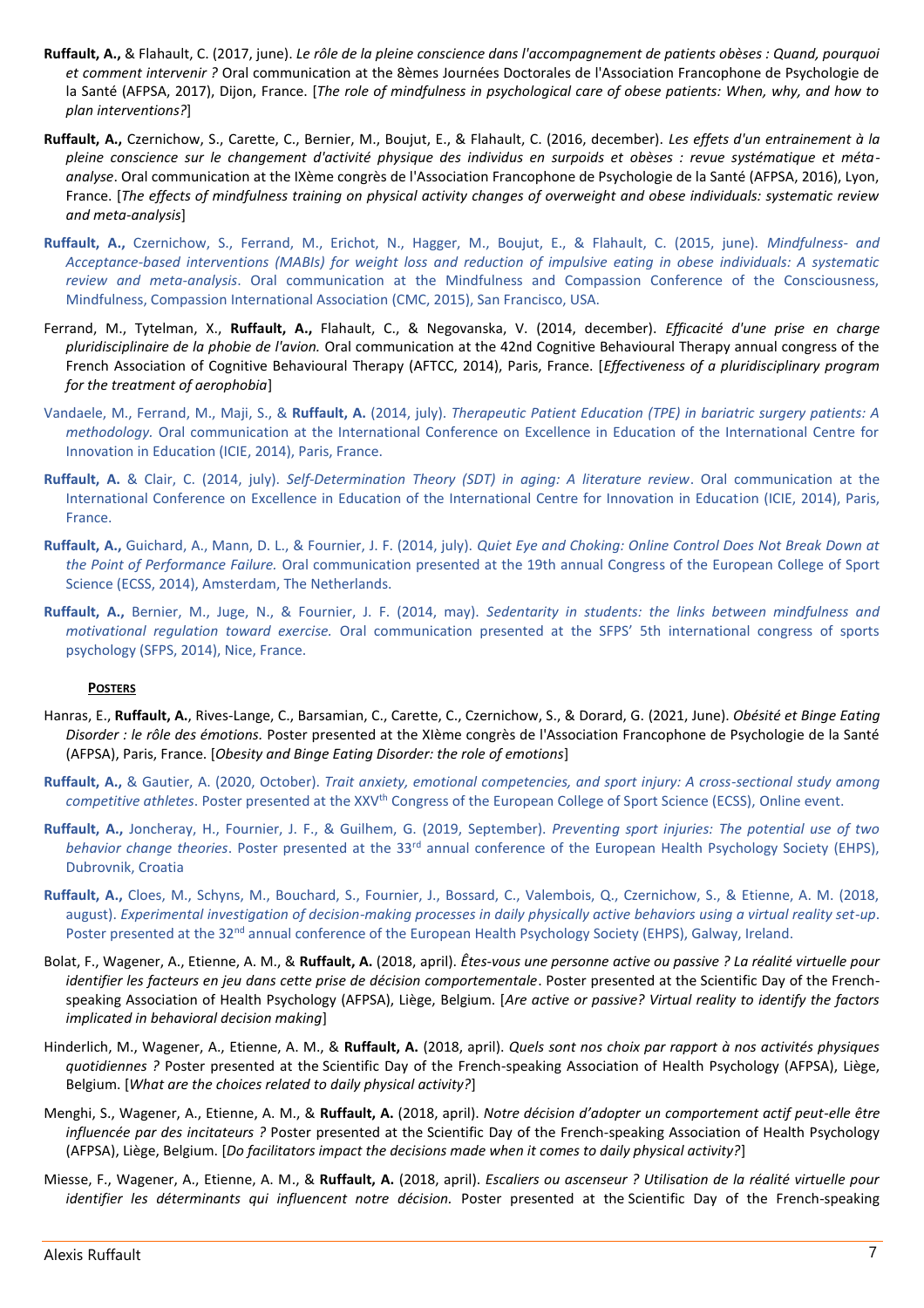Association of Health Psychology (AFPSA), Liège, Belgium. [*Stairs or elevator? Use of virtual reality to identify the determinants of our decisions*]

- Vangramberen, A., Wagener, A., Etienne, A. M., & **Ruffault, A.** (2018, april). *Le self-control prédit-il la marche au quotidien ?* Poster presented at the Scientific Day of the French-speaking Association of Health Psychology (AFPSA), Liège, Belgium. [*Does selfcontrol predict daily walking activity?*]
- Wynants, J., Etienne, A. M., & **Ruffault, A.** (2018, april). *Comparaison des déterminants psychologiques dans le processus de changement de comportement par l'activité physique chez les personnes en excès de poids et les personnes de poids normal.*  Poster presented at the Scientific Day of the French-speaking Association of Health Psychology (AFPSA), Liège, Belgium. [*Comparison of behavior change processes for physical activity in individuals with excess weight and normal weight*]
- **Ruffault, A.**, Barsamian, C., Vaugeois, F., Lurbe i Puerto, K., Le Quentrec-Creven, G., Flahault, C., Naudé, A. J., Ferrand, M., Czernichow, S. & Carette, C. (2017, august). *Associations of lifetime trauma exposure and bariatric surgery outcomes in adults with obesity*. Poster presented at the 31st conference of the European Health Psychology Society (EHPS, 2017), Padova, Italy.
- **Ruffault, A.**, Barsamian, C., Vaugeois, F., Lurbe i Puerto, K., Le Quentrec-Creven, G., Flahault, C., Naudé, A. J., Ferrand, M., Czernichow, S., & Carette, C. (2017, january). *Liens entre traumatisme psychologique et réponse à la chirurgie bariatrique en termes de perte de poids et de comportement alimentaire*. Poster presented at the 33rd Annual Conference of the French Association of Obesity Study and Research (AFERO, 2017), Toulouse, France. [*Associations of psychological trauma and bariatric surgery outcomes: Weight loss and eating behaviors*]
- **Ruffault, A.**, Carette, C., Lurbe i Puerto, K., Juge, N., Beauchet, A., Benoliel, J. J., Lacorte, J. M., Fournier, J. F., Czernichow, S., &, Flahault, C. (2017, january). *Réduire l'impulsivité alimentaire et améliorer la motivation à pratiquer des activités physiques auprès de patients obèses avec trouble de Binge Eating par un entraînement à la pleine conscience à distance : Essai contrôlé randomisé MindOb*. Poster presented at the 33rd Annual Conference of the French Association of Obesity Study and Research (AFERO, 2017), Toulouse, France. [*Decreasing impulsive eating and increasing motivation to exercise of obese binge eaters using computerized mindfulness training: MindOb randomized controlled trial*]
- **Ruffault, A.**, Czernichow, S., Carette, C., Barsamian, C., Bretault, M., & Flahault, C. (2016, august). *Examination of Binge Eating Disorder criteria in an obese patient population in Paris area*. Poster presented at the 30th Annual Conference of the European Health Psychology Society (EHPS, 2016), Aberdeen, UK.
- Krieger, A. E., Vansimaeys, C., **Ruffault, A.**, Mishchenko, M., & Michard, C. (2016, august). *Sexuality in patients with autism: How do educational and paramedical staff deal with it?* Poster presented at the 30th Annual Conference of the European Health Psychology Society (EHPS, 2016), Aberdeen, UK.
- **Ruffault, A.,** Shankland, R. K., Strub, L., & Tessier, D. (2016, may). *Randomized controlled trial testing the effect of autonomysupportive guidelines for autonomous practice in a Mindfulness Based Coping with University Life (MBCUL) program among university students*. Poster presented at the 2<sup>nd</sup> international conference on mindfulness of the Consciousness, Mindfulness, Compassion International Association (CMC, 2016), Rome, Italy.
- **Ruffault, A.,** & Bernier, M. (2015, october). *Integrating mindfulness into physical activity programs: Practical challenges and guidelines for teaching mindful exercise*. Poster presented at the XIth Workshop of the European Network of Young Specialists in Sport Psychology (ENYSSP, 2015). Girona, Spain.
- **Ruffault, A.,** Czernichow, S., Beauchet, A., Juge, N., Fournier, J. F., Carette, C., Boujut, E., & Flahault, C. (2015, september). *MINDOB: A computerized mindfulness-based intervention for obese individuals*. Poster presented at the 29th Annual Conference of the European Health Psychology Society (EHPS, 2015). Limassol, Cyprus.
- **Ruffault, A.,** Ferrand, M., Erichot, N., Bernier, M., Boujut, E., & Flahault, C. (2015, april). *Les interventions basées sur la pleine conscience auprès de patients obèses : revue systématique des effets sur les variables de l'activité physique*. Poster presented at the Journées nationales d'étude de la Société Française de Psychologie du Sport (SFPS, 2015). Aix-en-Provence, France. [*Mindfulness-based interventions in obese patients: Systematic review of the effects on physical activity*]
- Baeza-Velasco, C. & **Ruffault, A.** (2015, april). *Hypermobilité articulaire (HMA) en sport : risque de blessures et d'anxiété pathologique ?* Poster presented at the Journées nationales d'étude de la Société Française de Psychologie du Sport (SFPS, 2015). Aix-en-Provence, France. [*Hypermobility in sport: Risks for lesions and clinical anxiety?*]
- **Ruffault, A.,** Boujut, E., Husky, M., & Flahault, C. (2014, december). *Biais dans les études interventionnelles basées sur la pleine conscience auprès d'individus obèses*. Poster presented at the scientific day of the University Institute Paris Descartes of Psychology (IUPDP, 2014), Boulogne-Billancourt, France. [*Biases in mindfulness-based interventional studies in obese individuals*]
- **Ruffault, A.,** Fournier, J. F., Czernichow, S., Juge, N., Vavelin, A., Beauchet, A., Flahault, C., & Tholliez, D. (2014, may). *MINDobese: compliance to a 4-week computerized mindfulness-based intervention in obese outpatients, a pilot study*. Poster presented at the SFPS' 5th international congress of sports psychology (SFPS, 2014). Nice, France.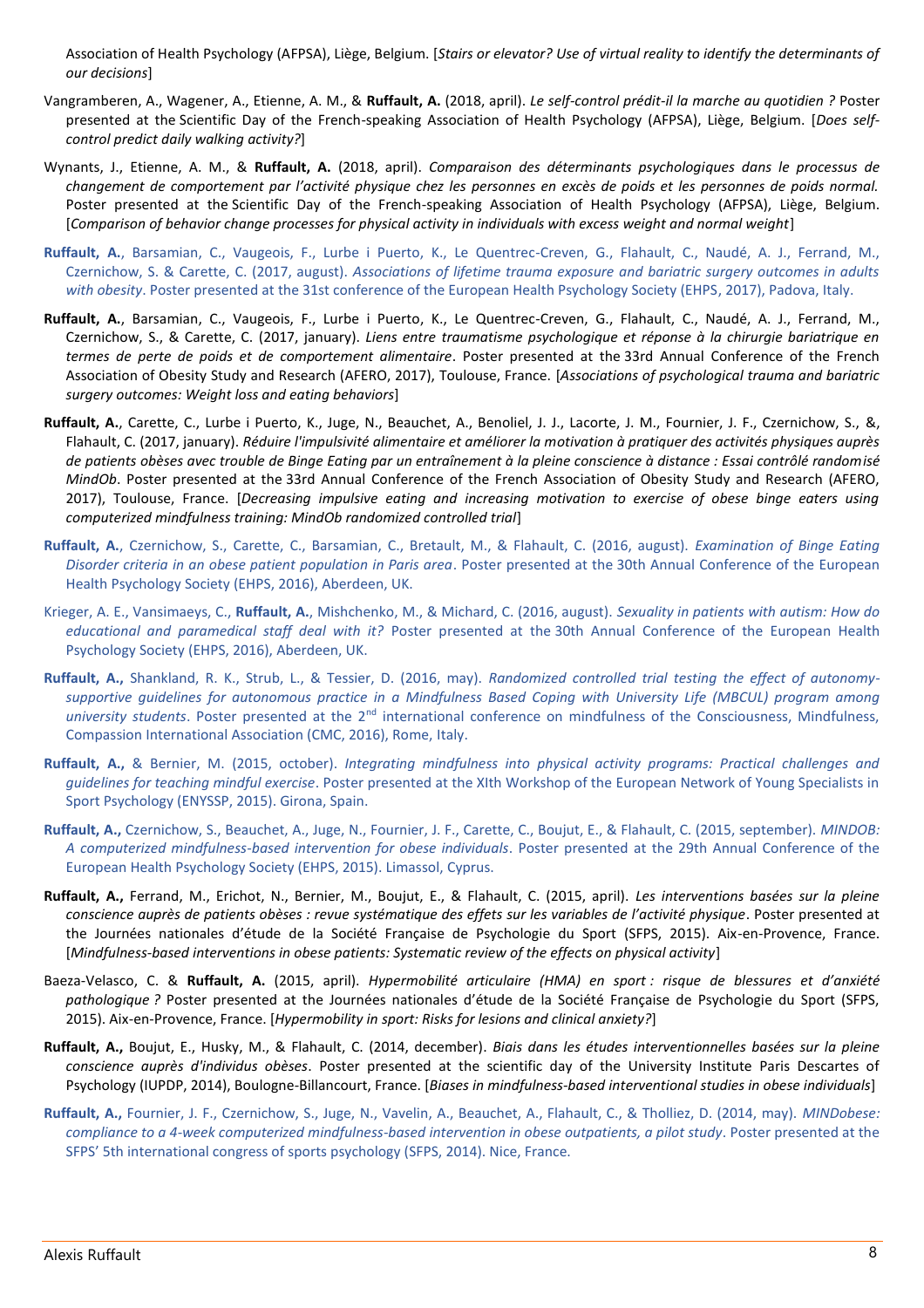- **Ruffault, A.** & Flahault, C. (2013, may). *La pleine conscience et l'activité physique en relation avec l'anxiété et la dépression : Une revue de littérature*. Poster presented at the Journées nationales d'étude de la Société Française de Psychologie du Sport (SFPS, 2013), Canet-en-Roussillon, France. [*Mindfulness and physical activity linked to anxiety and depression: a literature review*]
- **Ruffault, A.** (2012, august). *Activité physique, vieillissement et switching attentionnel*. Poster presented at Journées nationales d'étude de la Société Française de Psychologie du Sport (SFPS, 2012), Lille, France. [*Physical activity, aging, and attentional switching*]

#### **INVITED CONFERENCES AND SEMINARS**

- *Faire adopter des stratégies de récupération efficaces : un enjeu actuel du sport de haut-niveau,* **Conférence plénière aux journées nationales d'études de la Société Française de Psychologie du Sport (SFPS)**, Brest, France, juin 2021. *[Changing athletes' recovery strategies: Current challenges in elite sport]*
- *Facteurs associés à l'anxiété et à la motivation des sportifs à reprendre le sport pendant le confinement national de 2020,*  **Présentation orale au workshop de l'Association Francophone de Psychologie de la SAnté (AFPSA)**, Online, décembre 2020. *[Factors associated with anxiety and motivation to return to sport during the French 2020 lockdown]*
- *Intérêt de la pleine conscience pour l'adoption de comportements de santé : Conduites alimentaires et activité physique*, **Symposium invite à la journée scientifique du département de psychologie de la santé, Université de Liège**, Liège, Belgique, mai 2019. [*Mindfulness and health behaviors: Implications for eating behaviors and physical activity*]
- *Changements alimentaires des sportifs de haut-niveau : l'apport pratique des theories sociocognitives du changement*, **Séminaire "A la recherché de la performance", INSEP**, Paris, France, novembre 2018. [https://www.youtube.com/watch?v=PPhtToVOkPg]
- *Le rôle de la pleine conscience dans l'accompagnement de patients obèses : Quand, comment et pourquoi intervenir ?*, **Unité de Recherche interfacultaire Santé et Société, Université de Liège**, Liège, Belgique, décembre 2017. [*The role of mindfulness in psychological care of obese patients: When, why, and how to plan interventions?*]
- *Obésité et troubles alimentaires : le rôle du vécu traumatique et de la pleine conscience*, **Service de Nutrition, Hôpital Européen Georges-Pompidou**, Paris, France, novembre 2016. [*Obesity and eating disorders: the role of trauma exposure and mindfulness*]
- *Les techniques de pleine conscience auprès de patients obèses : applications aux comportements de santé*, **Journée Régionale de l'Obésité organisée par les Centres Spécialisés de l'Obésité d'Ile-de-France**, Paris, France, octobre 2016. [*Mindfulness techniques for obese patients: applications to health behaviors*]
- *La pleine conscience et la réduction des risques de santé : l'exemple des comportements liés à l'obésité*, **Laboratoire de Psychologie, Santé et Qualité de Vie, Université de Bordeaux, Bordeaux**, France, décembre 2015. [*Mindfulness and health risks: example of obesity-related behaviors*]
- *La pleine conscience en psychologie de la santé : dans les activités physiques et dans l'obésité*, **Department of psycho-oncology, Institut Curie**, Paris, France, mai 2015. [*Mindfulness in health psychology: perspectives for physical activities and obesity*]
- *Le monde de la recherche*, **Conférence étudiante des journées nationales d'étude de la Société Française de Psychologie du Sport (SFPS)**, Aix-en-Provence, France, avril 2015. [*The academic world*]
- *Comment choisir son doctorat*, **Conférence étudiante des journées nationales d'étude de la Société Française de Psychologie du Sport (SFPS)**, Aix-en-Provence, France, avril 2015. [*How to chose you PhD*]
- *L'utilisation de l'Eye-Tracker pour l'entrainement et la recherche en psychologie du sport*, **Université du Québec à Montréal (UQÀM)**, Montréal, Canada, janvier 2015. [*Eye-Tracking for training and research in sport psychology*]
- *Mindfulness et obésité : revue systématique de la littérature et proposition d'un essai clinique*, **Montreal Children's Hospital, McGill University Health Centre (CUSM)**, Montréal, Canada, janvier 2015. [*Mindfulness and obesity: systematic literature review and clinical trial proposal*]
- *Les stratégies de regard pour l'entrainement en sport de haut niveau*, **Institut National du Sport du Québec (INSQ)**, Montréal, Canada, janvier 2015. [*Gaze strategies for training in elite sport*]
- *Mindfulness et obésité : projet de thèse*, **Nutrition department, Hôpital Ambroise Paré**, Boulogne-Billancourt, France, octobre 2014. [*Mindfulness and obesity: PhD thesis proposal*]

#### **NON-ACADEMIC PUBLICATIONS**

- **Ruffault, A.** & Tiollier, E. (2019). Accompagner les changements alimentaires : les recommandations ne suffisent pas ! *La lettre des entraineurs*. [*Changes in eating behaviors: Guidelines are not enough* ]
- **Ruffault, A.** & Bernier, M. (2016). Un esprit sain dans un corps sain: Quels sont les bénéfices d'une pratique régulière d'activité physique pour la santé mentale ? *Sport Santé et Préparation Mentale*. [http://www.valdemarne.fr/newsletters/sport-sante-et](http://www.valdemarne.fr/newsletters/sport-sante-et-preparation-physique/un-esprit-sain-dans-un-corps-sain-quels-sont-les-benefices-dune-pratique-reguliere-dactivite?utm_source=newsletter&utm_medium=email&utm_campaign=envoi_2098)[preparation-physique/un-esprit-sain-dans-un-corps-sain-quels-sont-les-benefices-dune-pratique-reguliere-](http://www.valdemarne.fr/newsletters/sport-sante-et-preparation-physique/un-esprit-sain-dans-un-corps-sain-quels-sont-les-benefices-dune-pratique-reguliere-dactivite?utm_source=newsletter&utm_medium=email&utm_campaign=envoi_2098)